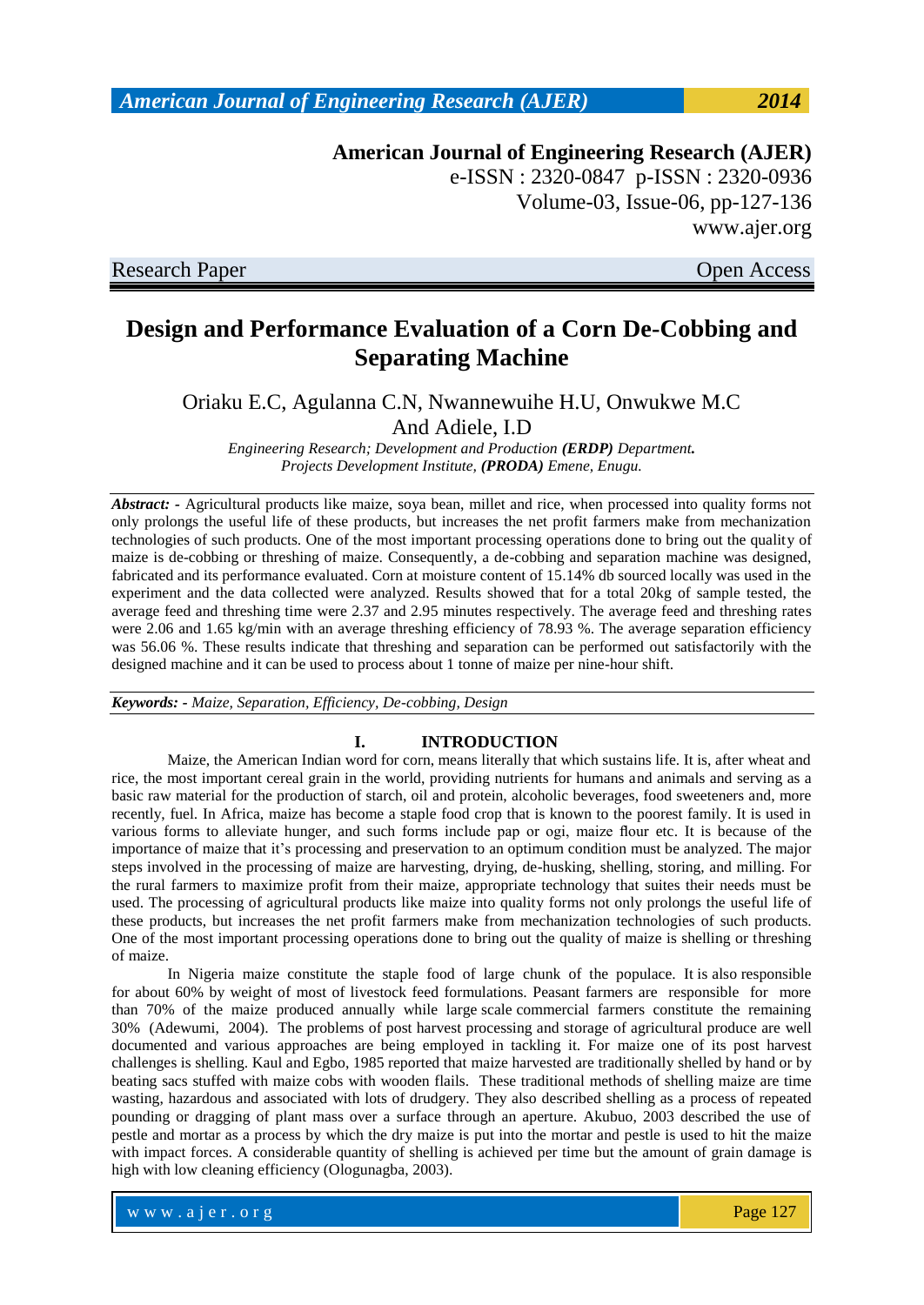There have been various means of shelling starting from the traditional pestle and mortar to the various mechanical and electro-mechanical devices. The use of 'cone' sheller was reported by Kaul and Egbo, (1985), the sheller consists of a cone with three to four lines of serrated ribs. The dehusked cob is rotated in the cone by one hand while the Sheller is held in the other hand rotating the cob against the internal rib of the Sheller to detach the grain from the cob. Adewale, et al (2002) and Adegbulugbe, (2000) established that shelling process is a function of moisture content. It is easier to shell maize dry than wet. Adewale et al (2002) also reported that the local techniques of shelling and winnowing of shelled maize is grossly inefficient judging by the serious bruises encountered by the crops. There are many types of maize shellers, but the motorized shellers are either imported or locally fabricated by local welders who have no knowledge of both the machine and crop parameters suitable for optimum performance of the shelling machines (Adewumi, 2004). Maize can also be dehusked and shelled but this is with a lot of kernel damage at the end of the processing operation (Adesuyi, 1983). Other types of devices used for shelling mechanism are cross flow rasp bar, axial flow rasp bar and spike tooth cylinder. A spike tooth cylinder is more positive in feeding than rasp bar cylinders with the added advantage that, it does not plug in easily. While rasp bars are easier to adjust and monitor and are relatively simple to operate and durable. The efficiency of shelling machines varies from one machine to the other as affected by some factors like the crop moisture content, feeding rate, shelling mechanism and the concave cylinder clearance (Adewale et al, 2002).

#### **II. MATERIALS AND METHODS**

Machine Description: the designed machine consists of the following components namely:

- Peforated de-cobbing barrel
- Shaft with spikes
- Bearings
- Barrel cover
- Inlet hopper
- Maize discharge spout
- Cob discharge spout
- Blower
- Blower mounting
- Structural frame work
- Electric motor Pulleys
- V-belts
- Keys and key sets
- Body cover
- Belt cover
- Air flow channel
- Bolts and nuts
- Hinges: locking device

The shaft carrying the spikes is suspended on two ball bearings. The spikes are arranged in spiral form (like a screw conveyor) with a uniform pitch. The bearings carrying the shaft are mounted on the structural frame work. The barrel cover carrying the inlet hopper houses the de-cobbing cylinder. The throat of the inlet hopper fits into a square hole created at one end of the de-cobbing cylinder. Both the barrel cover and decobbing barrel are static. The barrel is split into two halves but held at one side with hinges so that it can be opened and closed. The free end of the cover is provided with a locking device. The electric motor is mounted at one lower end of the structural frame. The assembled blower is mounted opposite to the electric motor. The air exit channel of the blower is connected against the maize exit spout. V-belts are used to connect the shaft carrying the spikes, the blower shaft to electric motor shaft via pulleys. All the components of the machine are mounted on a rigid structural frame work. The surface area of the de-cobbing barrel is perforated with a 12mm hole so that the de-cobbed maize grains and chaff can escape through them and fall to the collector that channels them to the maize exit spout. The assembled machine has the following dimensions: overall length = 1.28m; width =  $0.92$ m; height = 1.39m; diameter of barrel cover =  $0.32$ m; length of barrel cover = 1m; diameter and length of de-cobbing barrel  $= 0.21$ m and 0.95m respectively

### **2.1 Principle of operation;**

The electric motor provides the primary motion required to power the machine. The motion and torque are transmitted via pulleys, v-belt and bearings to the shaft carrying the spikes and blower shaft connected to the impeller. Both the de-cobing spikes and blower impeller rotate in a clockwise direction. The whole maize (together with the cobs) are introduced into the machine through the inlet hopper. They reach the rotating spikes inside the de-cobing barrel by gravity. The spikes give continuous impact force on the whole maize, thereby removing the grains and chaff. Because the spikes are arranged in a spiral form, the whole maize moves along the length of the barrel in the forward direction until they reach the cob exit spout. Before the whole maize reaches this point, almost all the grains (seeds) are removed thereby letting the cob go out of the machine clean. Due to the impact of the spikes some of the cobs may be broken, though both broken and whole exit through the exit spout. The air generated by the blower impeller is channeled to flow against the maize grain exit spout via a wire mesh. The air blows off unwanted chaff that exit together with the maize grains thereby keeping the maize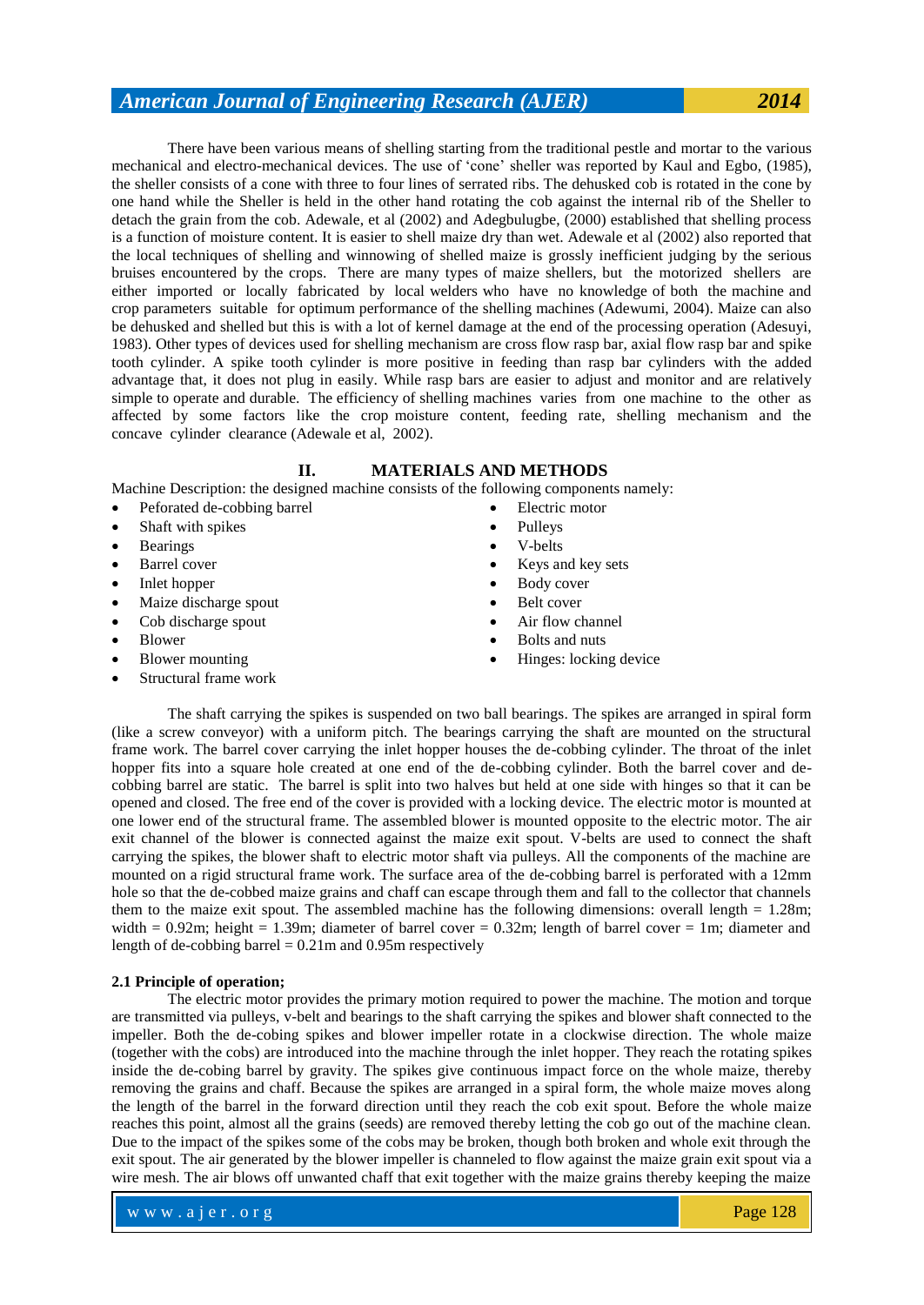grains very clean. The clean maize then run into the receiver where they are collected for further processing operations.

Advantages:

- The machine is portable, simple to operate and requires only one operator.
- Materials of construction are locally sourced and it is inexpensive
- Power requirement is low  $(1.5 2.5 hp)$
- Its output is higher than the output of several persons put together.
- It de-cobs and separates simultaneously
- Grain damage is almost eliminated

#### **III. DESIGN PRINCIPLES**

The design consideration of this machine is based on three principles namely:

- The gravitational dropping of the whole maize through the inlet hopper to the rotating spikes and exit of the grains to the receiver.
- The impact force delivered by the rotating spikes to the whole maize and motion of this whole maize along the length of the de-cobing barrel
- The air generation and supply by the blower

The dropping of the whole maize through the hopper to the rotating spikes is governed by gravitational force  $(f<sub>s</sub>)$ which is given as; (Ryder and Bennet, 1982)

 $F=$  mg

Where:  $m = \text{mass of whole magic}$  g = acceleration due to gravity

The impact principle and air generation by the blower is achieved through the dynamics of the machine components namely: pulleys, belt, bearings and shaft. Circular motion of these components and gravitational motion of the whole maize through the inlet hopper and exit of grains through the exit spouts are employed to achieve the desired result.

#### **3.1 Rotational motion and centrifugal force**  $(F_C)$ **:**

The rotational motion from the shaft of the prime mover (electric motor shaft) is transmitted to the driven shaft carrying the rotary spikes.



(Hannah & Stephens 1984)

#### **Fig 1: Body experiencing circular motion**

For any object of mass M moving in a circular motion, its acceleration is directed towards the centre of the body and its linear velocity is tangential to the radius of the object. The displacement which starts from point A, then to B and continues is in terms of θ. The angular velocity is designated ω. The acceleration (a) of the rotary body is given as

$$
a=\omega^2 r.
$$

r.  $(1)$ 

Where  $r =$  radius of the object. The acceleration is centripetal. The radially inward, or centripetal force required to produce acceleration is given as

$$
F_c = Ma = Mo^2r = \frac{MV^2}{r}
$$
 (2) (Hannah and Stephens, 1984)

www.ajer.org Page 129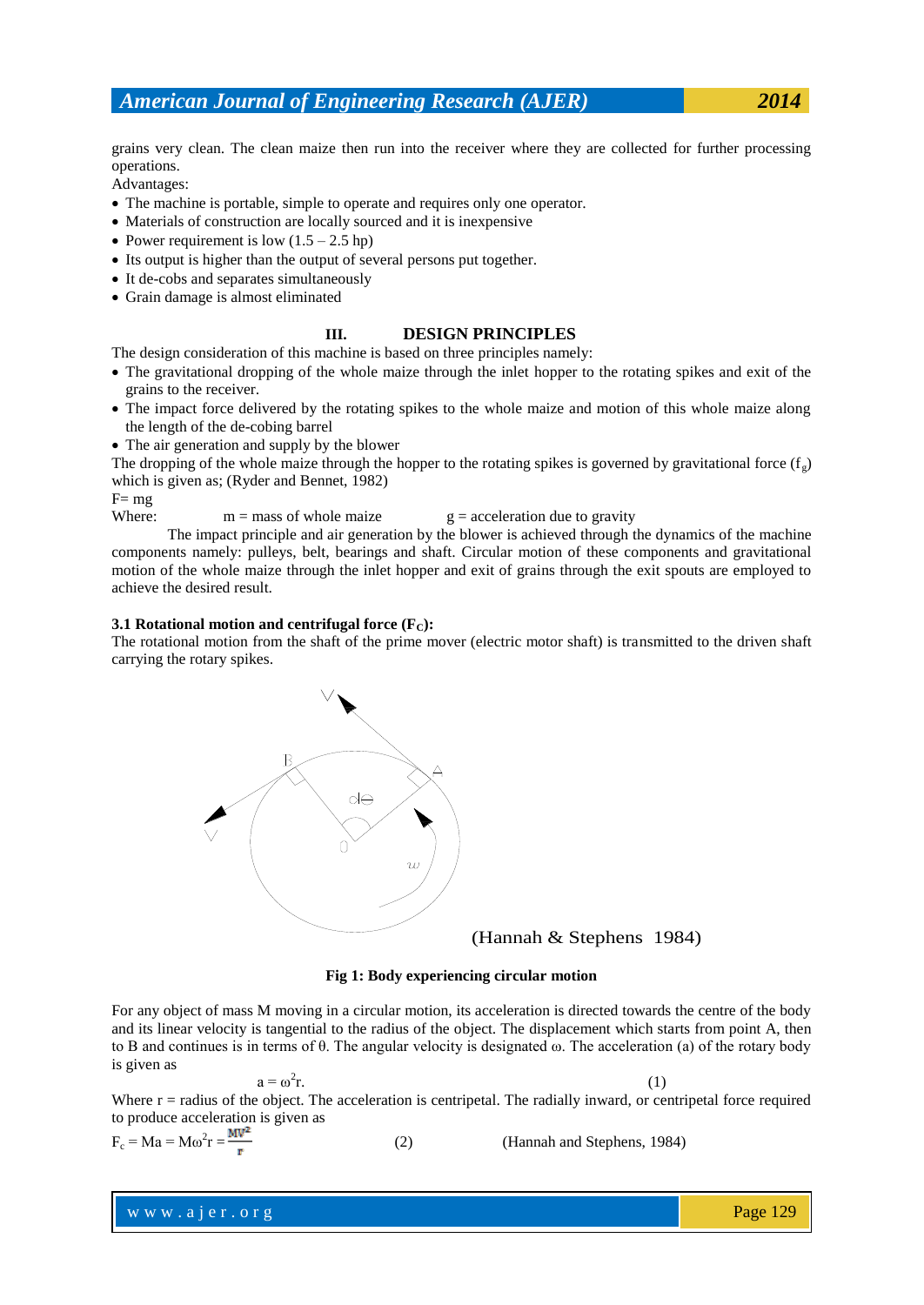If a body rotates at the end of an arm, this force is provided by the tension on the arm, the reaction to this force acts at the centre of rotation and is centrifugal force. It represents the inertia of the body resisting the change in the direction of motion. A common concept of centrifugal force in engineering problems is to regard it as radially outward force which must be applied to a body to convert the dynamical condition to the equivalent static condition.

### **3.2 Rotational Torque (T):**

The value of torque developed by a rotational body is given as the product of the force causing the motion multiplied by the radius of rotation

| mumphed by the radius of rotation                                          |     |
|----------------------------------------------------------------------------|-----|
| $T = F_0 \times r$                                                         | (3) |
| <b>3.3</b><br>Work done by a torque:                                       |     |
| If a constant torque T moves through an angle $\theta$                     |     |
| Work done = $T * \theta$                                                   | (4) |
| If the torque varies linearly from zero to a maximum value T               |     |
| Work done = $\frac{1}{2}$ T* $\theta$                                      | (5) |
| In general case where $T = f(\theta)$                                      | (6) |
| Work done = $\int f(\theta) d\theta$                                       | (7) |
| The power (P) developed by a torque $T(N.M)$ moving at $\omega$ rad/sec is |     |
| $P = T\omega = 2\pi NT$ (watts)                                            | (8) |
| When Michelle cased in accepting and                                       |     |

Where N is the speed in rev/min and  $\frac{2\pi N}{\pi}$ **ω =** (9)

$$
\omega = \frac{1}{\epsilon}
$$

#### **3.4 Pulley and Belt Drive:**



**Fig 2: Diagram showing two pulleys connected by a belt.**

| The velocity ratio between two pulleys transmitting torque is given as (Avallone and Baumeister, 1997);<br>$\omega_1/\omega_2 = N_1/N_2 = D_2/D_1$ | (10)                                            |
|----------------------------------------------------------------------------------------------------------------------------------------------------|-------------------------------------------------|
| Where: $\omega_1$ = angular velocity of driver pulley                                                                                              |                                                 |
| $\omega_2$ = angular velocity of driven pulley                                                                                                     | $D_1$ = diameter of driver pulley               |
| $N_1$ = rpm of driver pulley                                                                                                                       | $D_2$ = diameter of driven pulley               |
| $N_2$ = rpm of driven pulley                                                                                                                       | $\Theta$ = angle of lap between belt and pulley |
| Tensions on Belt $(T_1$ and $T_2)$ :-<br>3.5                                                                                                       |                                                 |
| For belt transmission between two pulleys, the following equations by Hall et al., 1961 are used                                                   |                                                 |
| $T_1/T_2 = e^{\mu \Theta}$                                                                                                                         | (11)                                            |
| Also                                                                                                                                               |                                                 |
| $\frac{T_1-T_c}{T_2-T_c} = e^{\mu \Theta}$                                                                                                         | (12)                                            |
|                                                                                                                                                    |                                                 |
| And $T_c = mv^2$                                                                                                                                   | (13)                                            |
| $T_c = T_1/3$ i.e. $3T_c = T_1$                                                                                                                    | (14)                                            |
| The power transmitted with the belt is given as                                                                                                    |                                                 |
| $P = (T_1 - T_2) v$                                                                                                                                | (15)                                            |
| In this equation the power (P) is in watts, when $T_1$ and $T_2$ are in Newton and belt velocity is in metre per second.                           |                                                 |
| <b>3.6</b><br>Belt Length $(L)$ :-                                                                                                                 |                                                 |
|                                                                                                                                                    |                                                 |

www.ajer.org Page 130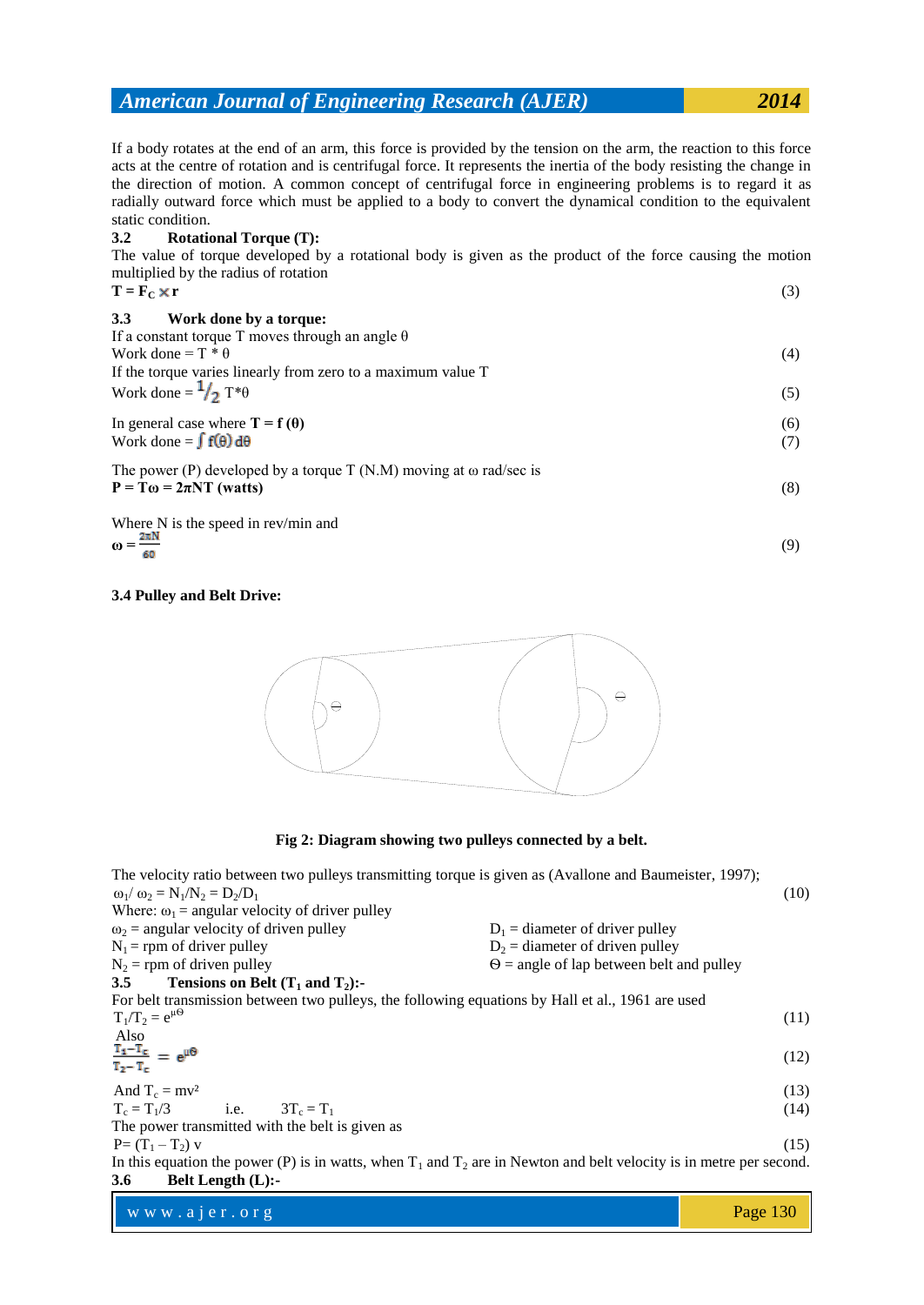(16)

The belt length equation is given as (Avallone and Baumeister, 1997):<br>  $L = \frac{\pi}{2} (D_1 + D_2) + \frac{(D_1 - D_2)^2}{4C} + 2C$ 

Where  $C =$  centre distance between two pulleys

**3.7 Design of de-cobbing Shaft: -** The shafts with the forces acting on it is represented schematically



(a)

For ease of calculations, the uniformly distributed load is made a point load as shown below



**Fig 3 a & b: Schematic representation of loads on shaft**

From the evaluation of the forces and determination of the bearing reactions, the maximum bending moments (Mmax) for the shaft is evaluated. The shaft diameter (D) is calculated using the ASME code standard for shafting. The ASME code equation for shafting is given as

$$
D = \left\{ \frac{5.1}{\tau_d} \left[ (C_m \times M_{max})^2 + (C_t \times T)^2 \right]^{\frac{1}{2}} \right\}^{\frac{1}{3}}
$$
(17)

For ASME code standard,  $\tau_d = 0.36_v$  or  $0.186_u$ The smaller of the two values is chosen as  $\tau_d$ . The presence of key sit on the shaft reduces the value of  $\tau_d$  by 75%. For rotating shafts,  $C_m = 1.5$ ,  $C_t = 1$ Definition of terms: D = Diameter of shaft  $\tau_d$  = Allowable shear stress  $C_m =$ Moment factor  $\delta_y$  = Yield stress of shaft materials  $\delta_u$  = Ultimate stress of shaft material

 $C_t$  = Torque factor

 $M<sub>max</sub> = Maximum bending moment$ 

Material used for the shafting is Stainless steel AISI 304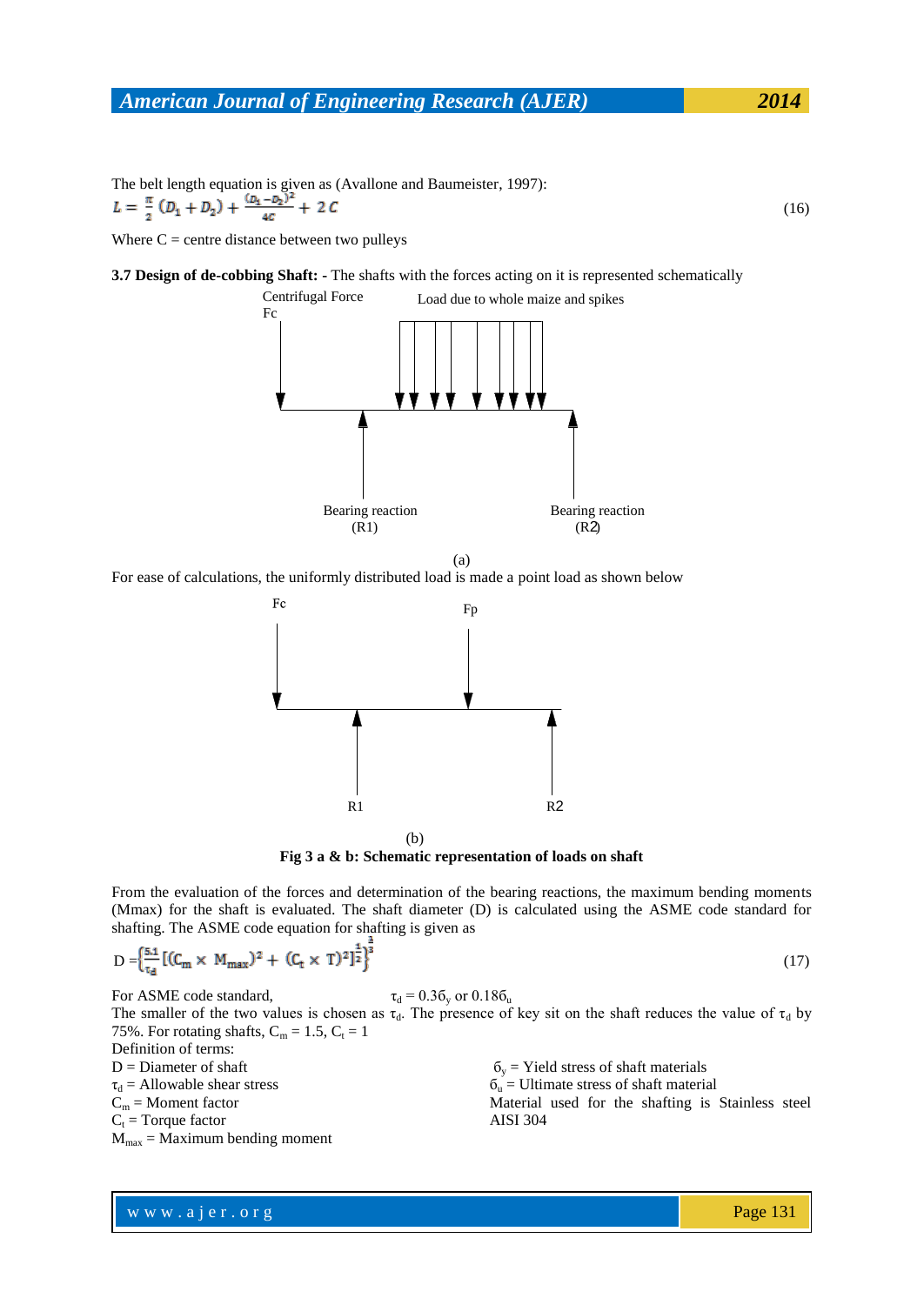Already preserved corn was purchased from New market and Eke-Agbani markets in Enugu state. The samples were cleaned to remove dirt and any other foreign materials. Whole undamaged corn with cobs were selected and weighed in batches of 2kg. Some samples were collected and used to determine the moisture content of the corn. Samples of weight 2kg, 4kg, 6kg and 8kg were fed into the machine and feed time recorded. The shelled corn was collected through the exit chute and the cobs also collected through the cob exit. The collected shelled corn and the cobs were weighed and the weights recorded. The experiment was repeated twice and average values noted.



Fig 1 a) Whole Corn cob samples after cleaning b) Shelled corn collected form exit chute



c) Separated corn and cob after shelling

#### **V. RESULTS**

The results obtained from the experiment was recorded and shown in Table 1. The feed rate and threshing rate were obtained as a function of time while the separation efficiency was found by subtracting the weight of cobs collected at the exit spout form total sample collected and multiplying by 100 %. Threshing efficiency was obtained using the equation (Hamada et al, 2008). All the results obtained were analyzed to obtain their best fit mathematical models and their attendant coefficients of determination  $(R^2)$  values.

$$
E_{th} = \frac{M_s - M_{ut}}{M_s} \times 100\%
$$

Where;  $E_{th} =$  Efficiency of threshing  $%$ )  $M_s$  = Total mass of sample (kg)  $M<sub>ut</sub>$  = Mass of un-threshed seeds (kg)

w w w . a j e r . o r g Page 132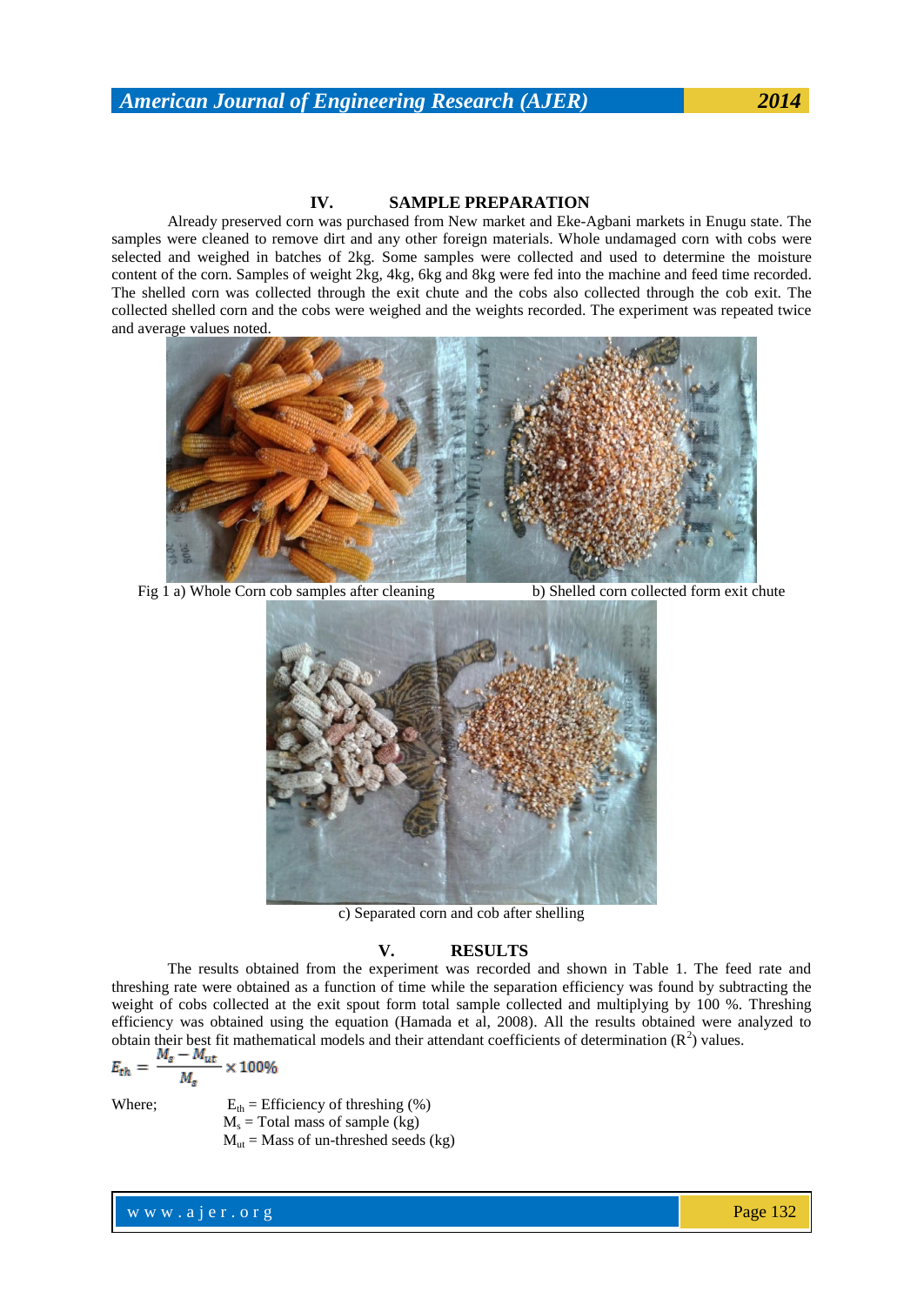| Table 1: Data obtained from designed machine test |                           |                                |                          |                                      |                                          |                                               |  |  |
|---------------------------------------------------|---------------------------|--------------------------------|--------------------------|--------------------------------------|------------------------------------------|-----------------------------------------------|--|--|
| Wgt of<br>corn                                    | <b>Feed time</b><br>(min) | <b>Threshing</b><br>time (min) | Feed<br>rate<br>(kg/min) | <b>Threshing</b><br>rate<br>(kg/min) | <b>Threshing</b><br>efficiency<br>$(\%)$ | <b>Separation</b><br><b>Efficiency</b><br>(%) |  |  |
| 2kg                                               | 1.05                      | 1.34                           | 1.90                     | 1.49                                 | 79.79                                    | 68.1                                          |  |  |
| 4 <sub>kg</sub>                                   | 2.03                      | 2.47                           | 1.97                     | 1.62                                 | 80.17                                    | 52.6                                          |  |  |
| 6kg                                               | 3.09                      | 3.55                           | 1.94                     | 1.69                                 | 78.42                                    | 50.6                                          |  |  |
| 8 <sub>kg</sub>                                   | 3.29                      | 4.45                           | 2.43                     | 1.80                                 | 77.32                                    | 52.93                                         |  |  |



The plot above gives the trend observed for feed time and threshing time with respect to weight of sample. Both showed linear relationships indicating that they both increased with increase in weight of sample. Their best fit mathematical model equations are given below.



Fig 3 shows threshing efficiency also had a quadratic relationship with weight of sample used. However, there was a slight increase before decreases started to occur. This is an indication that the more samples of materials fed into the machine the higher the probability of some not being threshed. The observed decrease was gradual as load increased.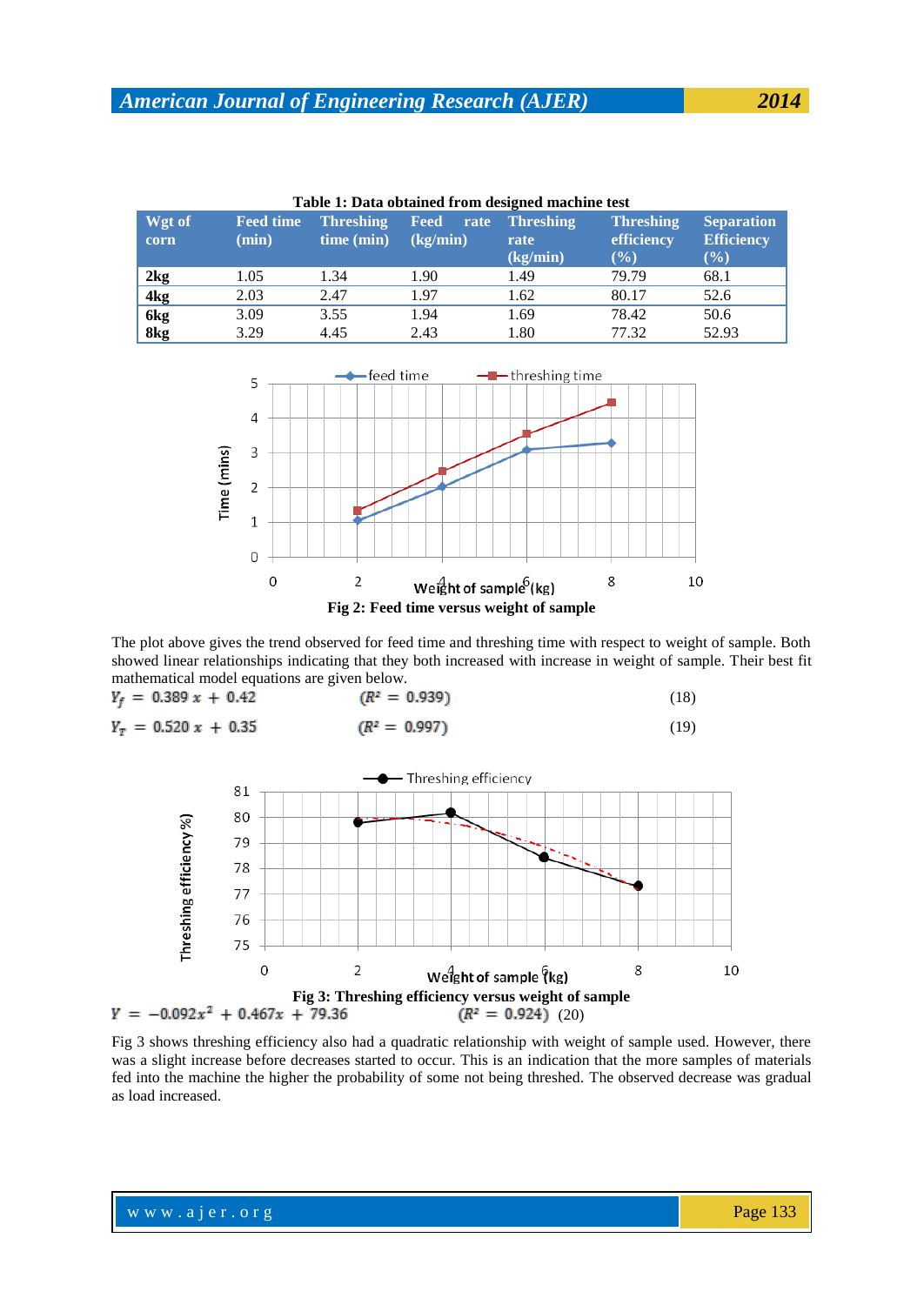

Fig 4 showed that separation efficiency decreased as weight of samples increased. This can be attributed to the design of the machine which enabled separation to occur simultaneously with threshing. As samples increased, threshing rate increased and more materials were pushed towards the exit spout. Separation efficiency followed a quadratic trend with the model equation given in equation 21. The feed rate and threshing rate showed differing relationships to sample weight. While feed rate had a quadratic relationship, threshing rate exhibited a linear relationship. Their best fit model equations were also obtained and stated below (22 & 23). Threshing rate was on the other hand found to have a linear relationship with feed time (Fig. 6). Its best fit mathematical model is given in equation 24.



**Fig 5: Separation efficiency versus weight of sample**<br> $Y_f = 0.026x^2 - 0.184x + 2.195$  ( $R^2 = 0.896$ ) (22) (22)  $Y_{th} = 0.05x + 1.4$  ( $R^2 = 0.988$ ) (23)  $(R^2 = 0.924)$  $Y_{th} = 0.120x + 1.365$  $(24)$ 

www.ajer.org Page 134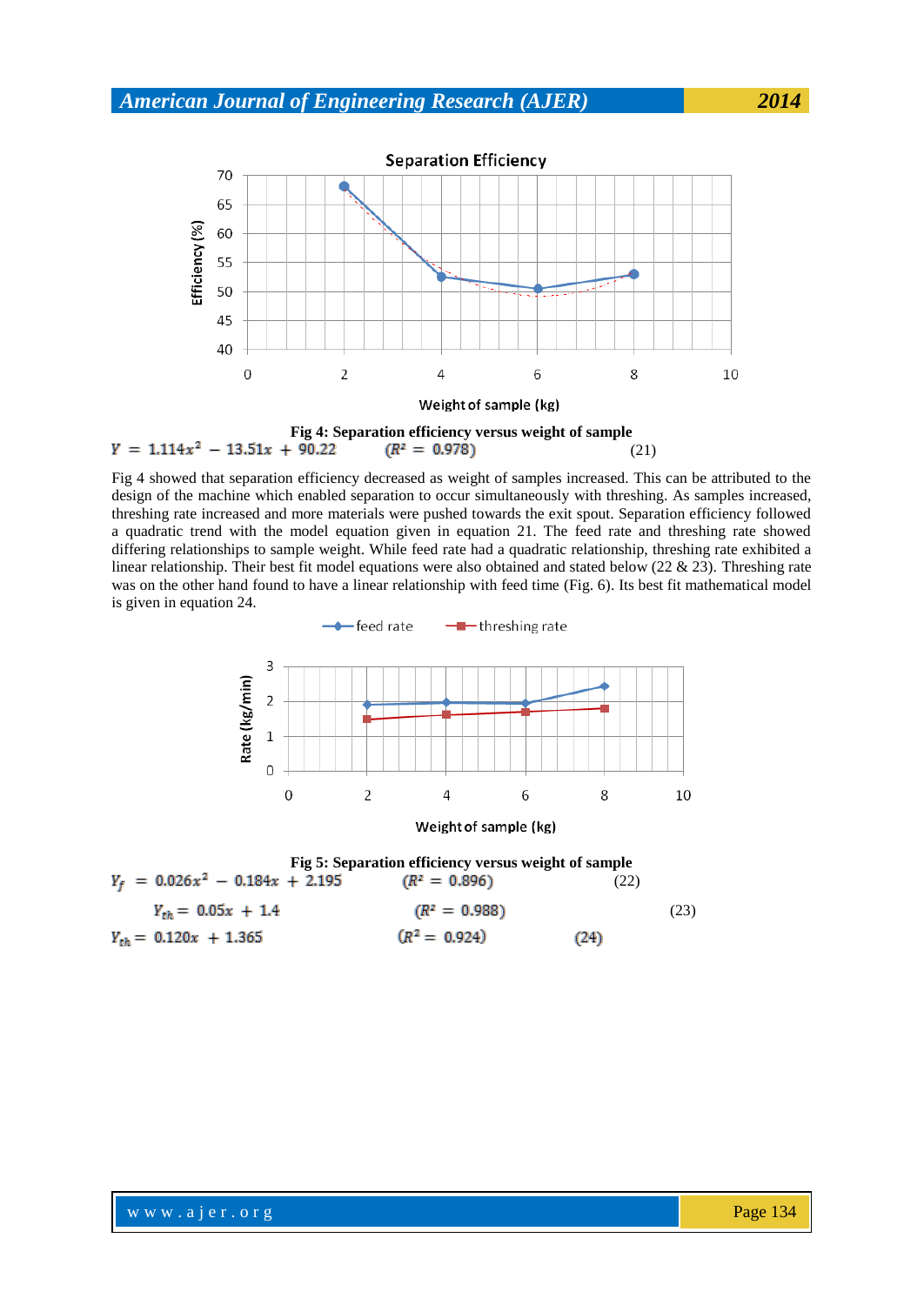

From Fig 7, it can be observed that threshing efficiency seemed to be almost constant with respect to feed time while separation efficiency tended to decrease with increase in feed time. Both operations had quadratic functions as best mathematical models describing the relationship. However, it is important to note that the designed machine performed well in threshing but not so well in separation as more sample materials were fed. Projecting mathematically the points obtained, we see (Fig 8) that both processes diverged further. This implies that if more sample materials are fed into the machine continuously threshing efficiency will decrease slightly but separation efficiency will decrease greatly. This can result in clogging and necessitates adequate feed time regulation.



**Fig 8: Projected Threshing and Separation efficiency versus Feed time**